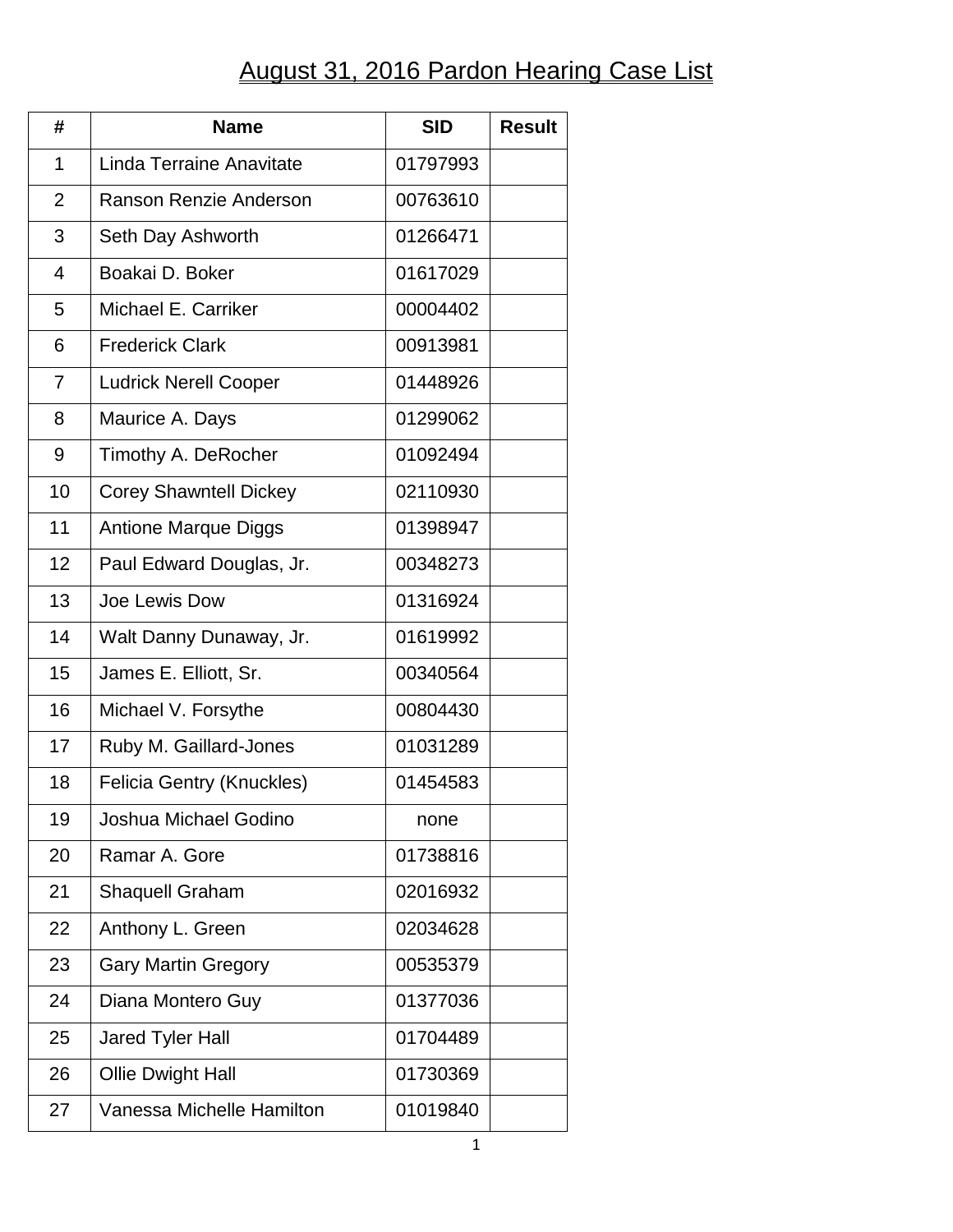## August 31, 2016 Pardon Hearing Case List

| 28 | Willie Lee Hampton             | 00259051 |       |
|----|--------------------------------|----------|-------|
| 29 | Kevin Eugene Harper            | 01038067 |       |
| 30 | <b>Irving Hiers</b>            | 01133174 |       |
| 31 | Anthony Nathaniel Johnson      | 00810060 |       |
| 32 | Athena Lynyette Kelly-Mingo    | 01898604 |       |
| 33 | <b>Phillip Kinard</b>          | 00903140 |       |
| 34 | <b>Mitchell Earl Klein</b>     | 00802602 |       |
| 35 | <b>Anthony Santell Lawson</b>  | 01375393 |       |
| 36 | Andre Keenan Logan             | 02077298 |       |
| 37 | <b>Russell Anthony Mack</b>    | 00682589 |       |
| 38 | Thomas J. Manigo               | 01694441 |       |
| 39 | <b>Rico Lamont Martin</b>      | 01499462 |       |
| 40 | Crystal Lizelia Mathis         | 01318949 |       |
| 41 | <b>Quincey Lovon McKenzie</b>  | 01480056 |       |
| 42 | <b>Calvin Lamont Mills</b>     | 01246456 |       |
| 43 | <b>Sean Travis Munley</b>      | 01411342 |       |
| 44 | Lakesha Tahnee Murphy          | 01569351 |       |
| 45 | <b>Fredrick Nash</b>           | 01676668 |       |
| 46 | Taunya Tamika Pinkney          | 01091937 |       |
| 47 | <b>Charles Richard Pittman</b> | 00331352 |       |
| 48 | <b>Kalvin Torrell Pressley</b> | 01726048 |       |
| 49 | Mary Reames                    | 01999046 |       |
| 50 | Lenard T. Robinson             | 01831148 | Resch |
| 51 | Yasheka S. Roundtree           | 01604553 |       |
| 52 | Clyde Wayne Skipper            | 01907450 |       |
| 53 | <b>Roshell Denise Slate</b>    | 01672353 |       |
| 54 | Benjamin Joseph Spencer        | 02033429 |       |
| 55 | <b>Samuel Andre Temoney</b>    | 01137567 |       |